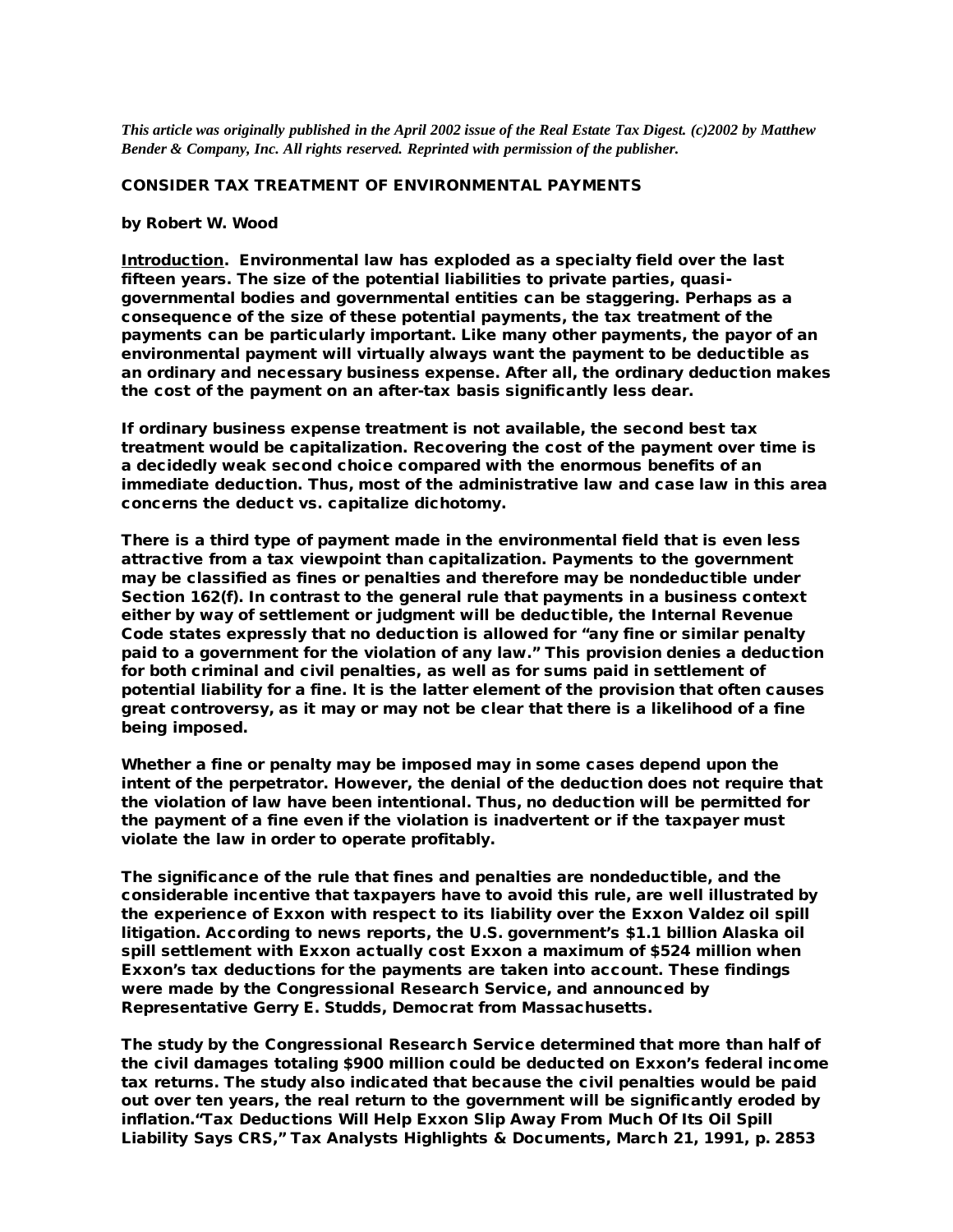One of the more important cases to define the line between nondeductible fines or penalties and deductible compensatory payments is Allied-Signal, Inc. v. Commissioner. In this case, the Third Circuit affirmed the Tax Court's denial of any deduction for an \$8 million payment that Allied-Signal paid into a trust to eradicate a toxic chemical pesticide from the environment. The court found that the payment was made with the virtual guarantee that the district court would reduce the criminal fine by at least the amount previously levied against Allied-Signal. This issue is being discussed with increasing frequency by commentators.

In S. Clark Jenkins, et ux. v. Commissioner, the Tax Court held that a shareholder of a fertilizer manufacturer was entitled to deduct, through his S corporation, amounts he paid to two states as "penalties" for deficiencies in the fertilizer produced by his company. The IRS had disallowed the deduction (passed through from his S corporation). The IRS argued that the payments represented nondeductible penalties. The Tax Court, however, looked to the purpose of the state legislation, finding that it was to compensate the consumer, not to punish the manufacturer.

Indeed, the Tax Court noted that the "penalty" was calculated by determining the value of the deficient ingredient that the consumer paid for but never received, plus an additional amount that was to compensate for additional crop yield. In this case, the Tax Court found for the taxpayer because it was a remedial statute, not a punitive one. This case demonstrates that it is important to look beyond the language of the mere "fine or penalty" language and discover the purpose of the statute pursuant to which the fine or penalty is levied.

Difference Between Fines and Late Fees. Although Section 162(f) bars a deduction for any fine or similar penalty paid to a government for a violation of law, many payments have been ruled not to constitute fines for this purpose. Thus, a late filing fee, which is really designed to encourage prompt compliance with the law, has not been treated as a fine for this purpose.

Compensatory Payments Distinguished From Fines. Another exception from the scope of Section 162(f) and its denial of deductions for the payment of fines relates to so-called "compensatory" fines. Even a fine (as distinguished from a late fee), can be deducted if it is compensatory. The notion here is that if a fine is imposed only to compensate a governmental entity for harm it has suffered, as distinguished from a fine having a punitive motivation, a deduction will be allowed.

*Example*: A fine that is deductible as a reimbursement to the government for the amount of lost custom taxes has been held deductible. Similarly, a payment to the Clean Water Fund in order to avoid prosecution for water pollution was held deductible in S&B Restaurant, Inc. v. Commissioner.

Even fines that may appear on the surface to be punitive may be held deductible as long as the requisite compensatory character of the payment can be proven. Thus, in Mason-Dixon Lines, Inc. v. U.S., statutory "liquidated damages" imposed for the violation of truck weight limitations were held to be deductible. The theory of the case is that the statutory liquidated damages compensated the state for damage to highways caused by the overweight vehicles. Liquidated damages imposed by contracts, even where denominated as "fines," have been viewed as compensatory on the same theory.

*Caution*: The line between compensatory fines and noncompensatory ones is sometimes difficult to discern. The regulations, for example, take the position that civil environmental fines that are imposed are nondeductible. Moreover, it may be difficult for the taxpayer to show that a fine is imposed with a compensatory motive. How high the stakes are, of course, depends upon the size of the fine that has been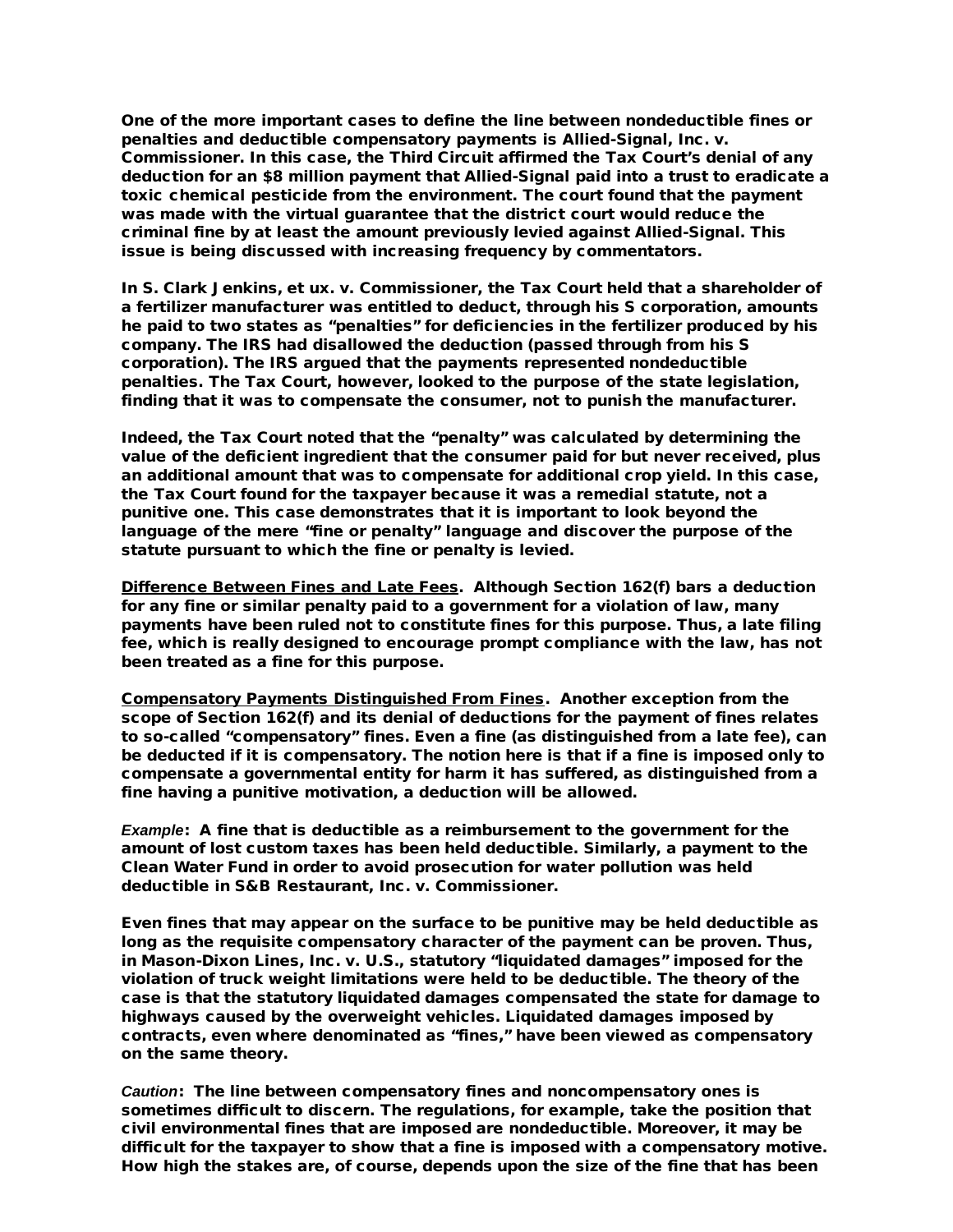imposed and the degree to which it is likely to be recurrent.

In Talley Industries, Inc., et al v. Commissioner, a company and several of its executives were indicted for filing false claims for payment with the federal government. The Navy contracts which were in question allegedly resulted in a loss to the Navy of approximately \$1.56 million. However, because of various potential liabilities, the settlement that was ultimately agreed to between the company and the Justice Department was \$2.5 million. The company deducted this amount on its tax return, and the IRS asserted that essentially the settlement amounted to a fine or penalty that could not be deducted.

The Tax Court granted summary judgment for the taxpayer, holding that the settlement payment was not a fine or penalty, except for a very small amount (\$1,885) that was explicitly for restitution. The Tax Court found that the government had never suggested that it was attempting to exact a civil penalty from the company. Noting that \$2.5 million was less than double the alleged \$1.56 million loss, the court inferred that the settlement was not intended to be penal or punitive, but rather to be compensatory. Unfortunately for the taxpayer, the Ninth Circuit then reversed and remanded the case, concluding that there was a material issue of fact and that the matter was not ripe for summary judgment.

In Allied-Signal, Inc. v. Commissioner, the Tax Court considered a deduction claimed by Allied-Signal for payments made pursuant to the resolution of a suit involving environmental violations. In addition to other payments, the company made an \$8 million payment into a nonprofit environmental fund. The Tax Court determined that the entire payment to the endowment fund was nondeductible because the payment was made with the virtual guarantee that the sentencing judge would reduce the criminal fine to which the company was subject by at least that amount.

The Tax Court rejected the company's argument that the payment was not a fine or penalty because it did not serve to punish or deter, concluding that the payment served a law enforcement, not a compensatory purpose. The Third Circuit Court of Appeals affirmed the Tax Court in a widely watched decision. In the environmental area in particular, taxpayers should make every attempt to avoid "penalty: characterization and to emphasize the remedial effects or intent of the payments.Raby, "Two Wrongs Make a Right: The IRS View of Environmental Cleanup Costs," Tax Notes, May 24, 1993, p. 1091

*Note*: Occasionally, a payment that is entered into to settle a dispute between the taxpayer and environmental authorities can be structured as a remediation payment rather than as a penalty. Although this flexibility is not unlimited (and some statutes are quite clear that something is a "penalty" regardless of how one denominates it), there is more flexibility here than one might imagine. Tax advisors should be alert to attempt to position a payment as favorably as possible.

In Hawronsky v. Commissioner, the Tax Court held that Section 162(f) prohibited a man from deducting treble damages he was required to pay when he breached a scholarship program contract. Finding that the payment was a civil penalty, the Tax Court concluded that Section 162(f) applies both to criminal fines and to certain civil penalties.

The deductibility of payments in restitution has been raised in a number of cases. For example, in Jess Kraft, et ux. v. U.S., the Sixth Circuit held that payments of restitution to Blue Cross/Blue Shield arising out of a criminal action for fraud were nondeductible. Although the restitution was paid to a private party and not to the government, the court held the payments nondeductible. The cases dealing with restitution payments have become more common. Although traditionally such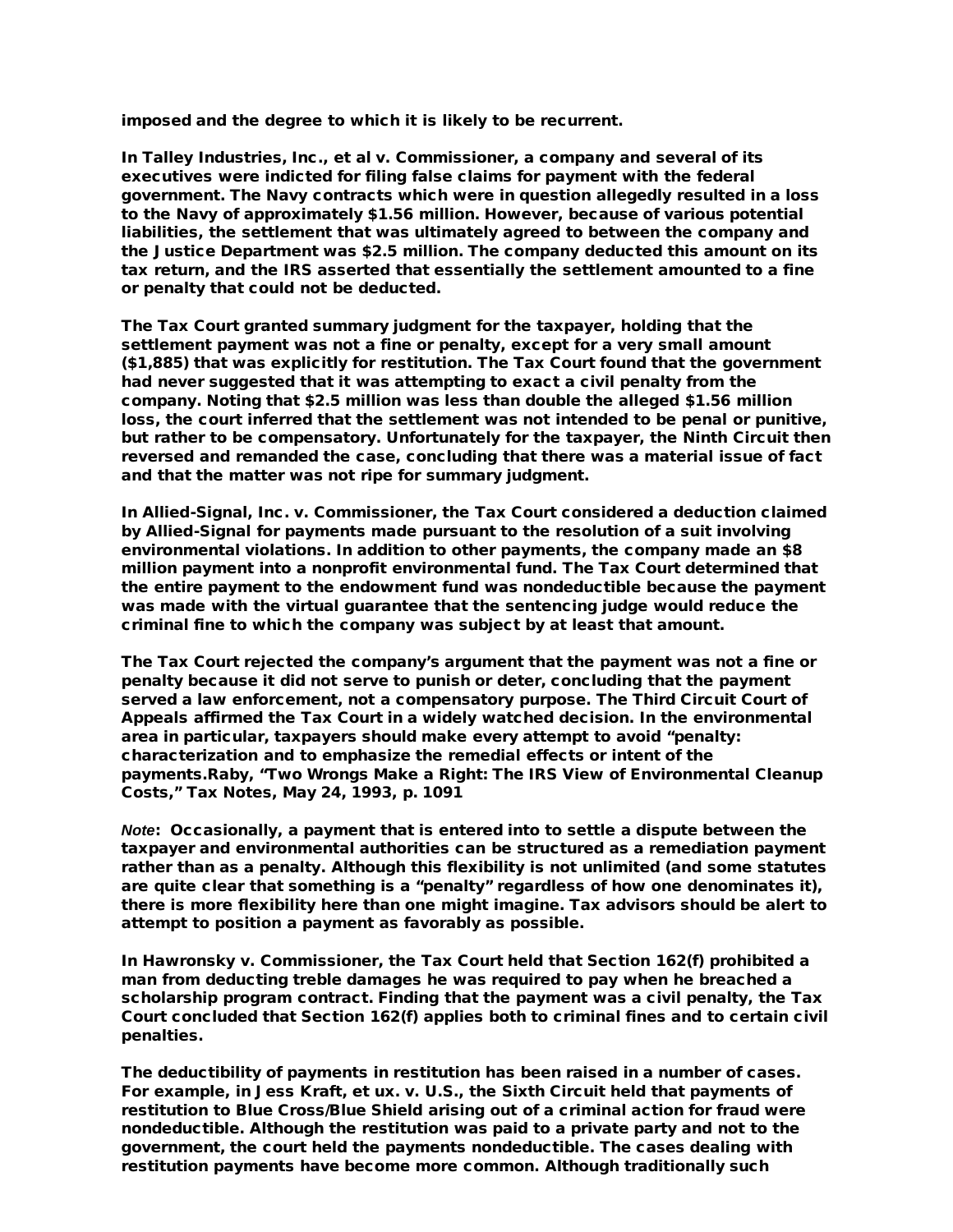restitution payments have been analogized by the IRS to penalties, a number of courts have disagreed and found restitution payments to be deductible.

Deduct vs. Capitalize. Not surprisingly, the IRS view is that many clean-up costs are not deductible but must rather be capitalized. Regulation §1.162-4 allows businesses to deduct repair costs, yet the IRS views such remediation as going beyond "repair." Technical Advice Memorandum 9541005 concluded that a company could not deduct any professional fees associated with an environmental clean-up.

In Technical Advice Memorandum 9541005, the taxpayer was a subsidiary that owned polluted land. The subsidiary had acquired the land, used it as an industrial waste disposal site, and then contributed it to a county that conveyed it back to the subsidiary after the county discovered contamination. Professional fees were paid to engineering firms for studies and investigations, to lawyers for drafting contracts and a consent order, and to various consultants. No actual remediation expenses were yet incurred.Lipton, "IRS Reverses Environmental TAM," 4 M&A Tax Report 9 (April 1996), p. 1

Then, in a published ruling, the IRS ruled that contingent environmental liabilities that had not been deducted or capitalized, and that were assumed by a newly formed subsidiary in a Section 351 exchange, could be deducted as ordinary and necessary business expenses under Section 162 or capitalized under Section 263. The ruling holds that such liabilities are not liabilities for purposes of Sections 357(c)(1) and 358(d).

Finally, the IRS has issued proposed regulations concerning trusts formed to handle waste clean-up costs. The proposed regulations, PS-54-94, were issued under Section 7701 dealing with the proper classification of such trusts. After issuing proposed regulations concerning trusts formed to deal with clean-up costs, a short time later the IRS finalized such regulations.

Effect of Indemnity. Environmental cleanup costs can be enormous, and the deductibility versus capitalization issue can be equally significant. Field Service Advice 9942025 gives some hope that environmental cleanup costs may still be in the deductible category. The question was whether a corporation could deduct certain environmental cleanup costs even though those costs were subject to indemnification under an agreement to sell the corporation's stock. The indemnity agreement (and the stock sale agreement) were made in a prior year. The IRS nevertheless ruled that the corporation could deduct the costs.

A target corporation formed a subsidiary to facilitate the sale of assets in a refining, marketing and transportation business. The environmental damage that saddled the target's assets was vast and difficult to assess, so the parent corporation and the target's buyer agreed to make the transfer free and clear of both present and future liabilities. There were numerous later transfers of the target's stock through stock purchase agreements, as well as various other inter-corporate transactions that included transfers of liability under the initial indemnity agreement connected with the sale of the target's assets.

After a few years, the target began to incur environmental cleanup costs on some of its properties. It was fully responsible under the law regardless of whether it could seek indemnification. The target eventually sought indemnification under the stock purchase agreements and brought a lawsuit against two other companies. Under a settlement agreement, the target received a current lump sum payment, a specified amount to be received over three future years, and an agreement to share certain future environmental cleanup costs.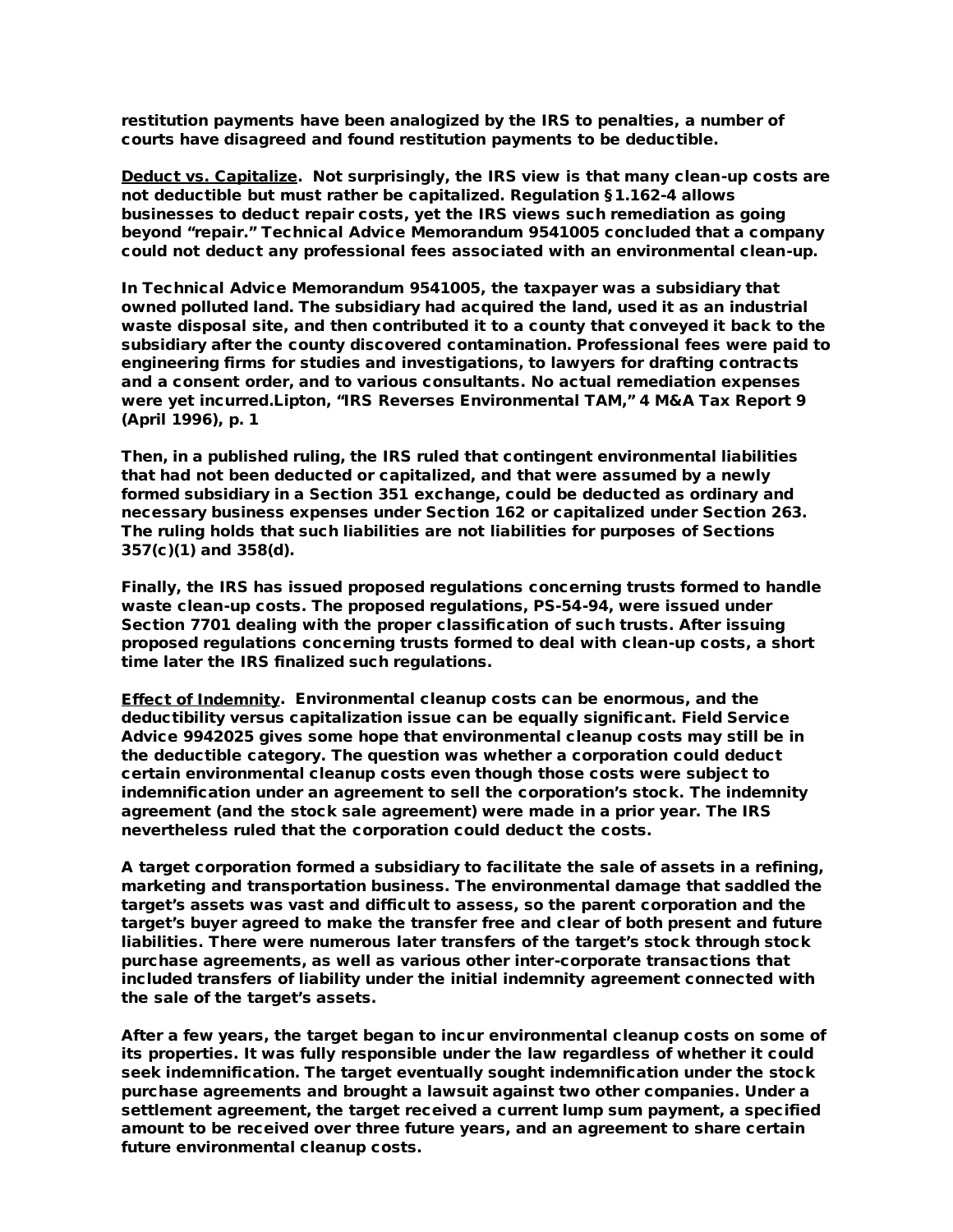The target did not include any of the indemnity payments it received in gross income, but rather treated them all as capital contributions. The target asserted that these payments related back to the initial stock purchase, and merely reduced the basis of the target's stock. The target also deducted all environmental cleanup costs incurred during the years in question, including those for which it received indemnity payments. The company claimed that the environmental cleanup costs were paid out of capital contributions.

The issue was whether the clean-up costs should be disallowed as deductions because they related back to the stock and were capitalized, or because they were subject to the indemnity provisions and were reimbursed. The IRS assumed that the costs would have been deductible and not capitalized under Revenue Ruling 94-38, 1994-1 CB35. The IRS ruled that the costs should not be disallowed as deductions either because they related back to the sale of its stock or because they were subject to reimbursement.

The IRS supported its conclusion with Arrowsmith v. Commissioner, 344 U.S. 6 (1952). In Arrowsmith, two former shareholders of a liquidated company were required (as transferees of the assets) to pay a judgment against the corporation several years after the liquidation. While the gain from the liquidation was a capital gain to the shareholders, they deducted the payment of the judgment as an ordinary loss. The court disagreed, finding the loss to be capital because it would have been capital had it been made in the same year as the liquidation.

After Arrowsmith, subsequent indemnity payments required to be made pursuant to a stock transfer have been found to result in an adjustment to the sales price of the stock to a buyer. Accordingly, Field Service Advice 9942025 concludes that the target should capitalize the indemnity payments and adjust its stock price, and recognize net income or capital gain. See Freedom Newspaper v. Commissioner, TC Memo 1977-429 (1977). Arrowsmith, said the IRS, held that the costs could not be disallowed as current deductions because they related back to the sale of the target's stock.

Case law also supported deductibility. In VCA Corp. v. U.S., 215 Ct. Cl. 939, 566 F.2d 1192 (Ct. Cl. 1977), the taxpayer deducted an expense that was (at least in part) indemnified under a merger agreement. In Revenue Ruling 83-73, 1983-1 C.B. 84, the IRS followed VCA, holding that indemnified expenses arising out of a merger were deductible. Revenue Ruling 83-73 also determined that indemnity payments should be treated as if they were contributions to the capital of the transferor corporation, made by its shareholders immediately before the merger.

The IRS concluded that the court's holding in VCA (and its own ruling in Revenue Ruling 83-73) were inconsistent with disallowing the deductibility of the environmental remediation costs that were at issue. The cleanup costs could not be disallowed on the grounds that they were subject to reimbursement. Instead, the IRS ruled that the indemnity payment should be treated as a contribution to the capital of the target just before its sale of stock. Revenue Ruling 83-73 stands directly contrary to the notion that it is impermissible for the taxpayer to deduct indemnified expenses.

Revenue Procedure 98-17. Revenue Procedure 98-17, 1998-5 I.R.B. 21, provides procedures for requesting written guidance on the tax treatment of environmental clean-up costs incurred in a continuing project. Under this revenue procedure, a taxpayer may request a ruling covering all tax years during which clean-up costs are incurred. The ruling can even cover years for which a return has already been filed, or is under examination, or even before an Appeals Officer.